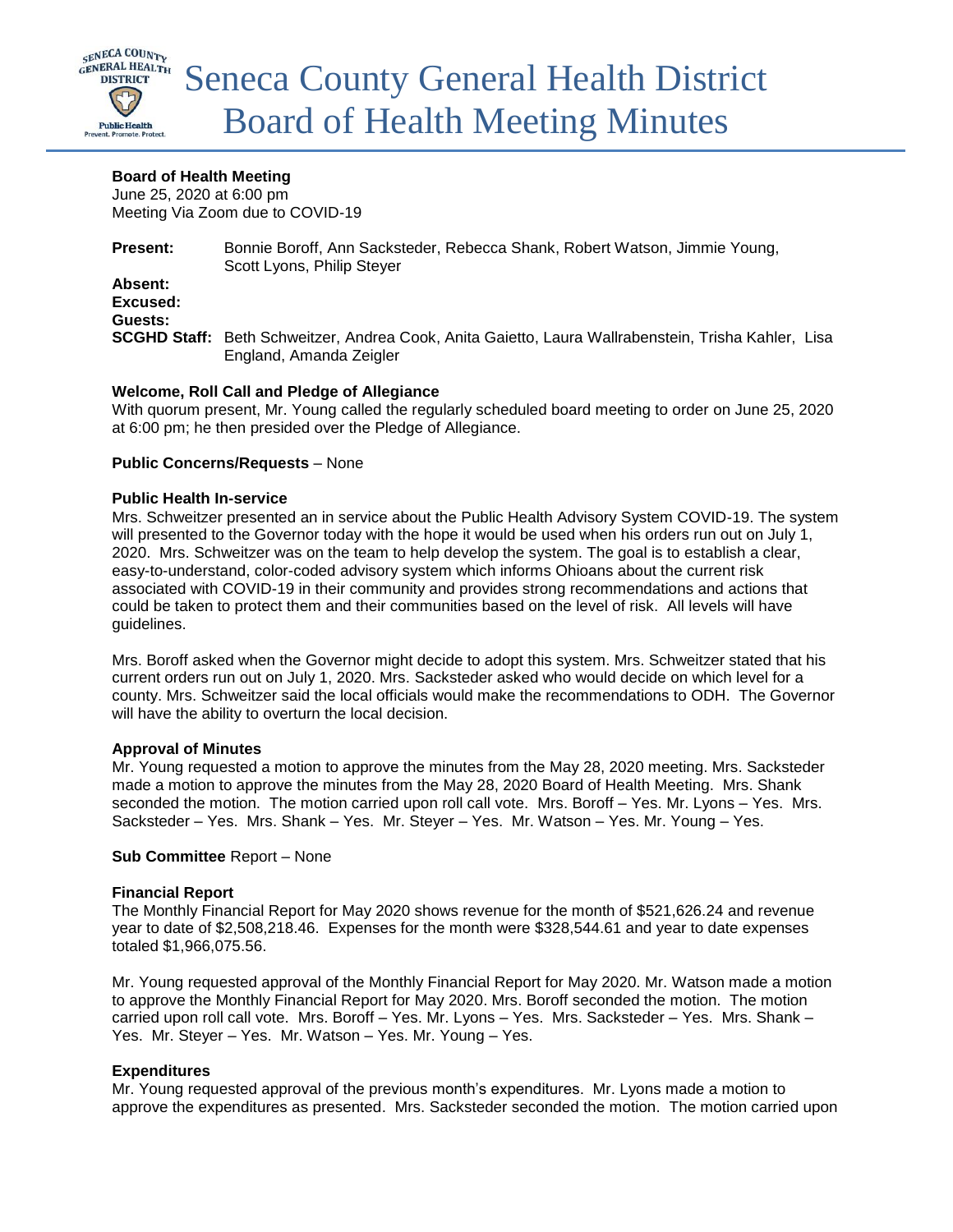roll call vote Mrs. Boroff – Yes. Mr. Lyons – Yes. Mrs. Sacksteder – Yes. Mrs. Shank – Yes. Mr. Steyer – Yes. Mr. Watson – Yes. Mr. Young – Yes.

#### **Out of County Meetings/Travel** – None

#### **Advances/Repayments/Transfers**

Mr. Young requested a motion to approve Advances, Repayments, and Transfer List provided in board packets. Mrs. Shank made a motion to approve the Advances, Transfer List and Appropriations Transfer. Mr. Steyer seconded the motion. The motion carried upon roll call vote. Mrs. Boroff – Yes. Mr. Lyons – Yes. Mrs. Sacksteder – Yes. Mrs. Shank – Yes. Mr. Steyer – Yes. Mr. Watson – Yes. Mr. Young – Yes.

#### **Supplements**

Mr. Young requested a motion to approve Supplement: a. Fund 7069 OSS Joint Solid Waste \$18,000.00

Mrs. Sacksteder made a motion to approve the Supplement. Mr. Lyons seconded the motion. The motion carried upon roll call vote. Mrs. Boroff – Yes. Mr. Lyons – Yes. Mrs. Sacksteder – Yes. Mrs. Shank – Yes. Mr. Steyer – Yes. Mr. Watson – Yes. Mr. Young – Yes.

#### **Contracts**

Mr. Young requested a motion to approve contract:

- a. Ohio Department of Commerce, Division Of Industrial Compliance, For manufactured home park inspections, 07/01/2020-06/30/2021, Reimbursement paid per fee schedule, (exhibit E of agreement) (payee)
- b. Director of the Environmental Protection Agency of the State of Ohio, for water pollution control loan fund assistance, effective upon signatures, through 11/30/2021; not to exceed \$150,000.00 (payee)

Mrs. Boroff made a motion to approve the contract. Mr. Watson seconded the motion. The motion carried upon roll call vote Mrs. Boroff – Yes. Mr. Lyons – Yes. Mrs. Sacksteder – Yes. Mrs. Shank – Yes. Mr. Steyer – Yes. Mr. Watson – Yes. Mr. Young – Yes.

#### **Resolutions**

Mr. Young requested a motion to approve resolution:

a. 2020.06 – Appreciation to Nancy Frankart for Years of Service

Mrs. Shank made a motion to approve the resolution. Mrs. Boroff seconded the motion. The motion carried upon roll call vote Mrs. Boroff – Yes. Mr. Lyons – Yes. Mrs. Sacksteder – Yes. Mrs. Shank – Yes. Mr. Steyer – Yes. Mr. Watson – Yes. Mr. Young – Yes.

Mr. Young requested a motion to approve resolution:

a. 2020.07 – Return to full salary for 10% reduced salaried employees

Mr. Watson made a motion to approve the resolution. Mr. Lyons seconded the motion. The motion carried upon roll call vote Mrs. Boroff – Yes. Mr. Lyons – Yes. Mrs. Sacksteder – Yes. Mrs. Shank – Yes. Mr. Steyer – Yes. Mr. Watson – Yes. Mr. Young – Yes.

Mr. Young requested a motion to approve resolution:

a. 2020.08 – Tax Levy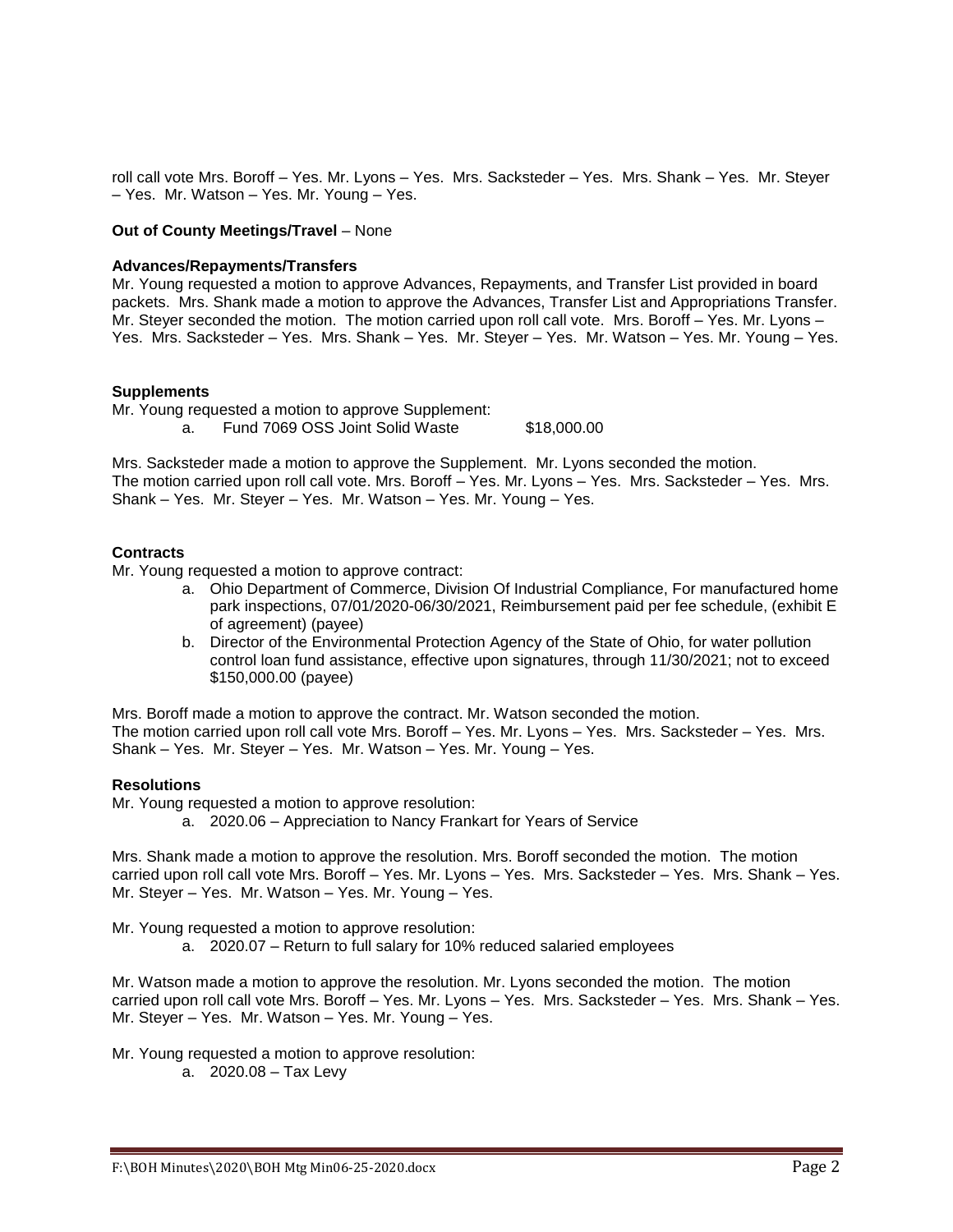Mr. Steyer made a motion to approve the resolution. Mr. Lyons seconded the motion. The motion carried upon roll call vote Mrs. Boroff – Yes. Mr. Lyons – Yes. Mrs. Sacksteder – Yes. Mrs. Shank – Yes. Mr. Steyer – Yes. Mr. Watson – Yes. Mr. Young – Yes.

## **Division Reports**

## **WIC**

Mr. Young turned the floor over to the Director of the WIC Division, Trisha Kahler, RD LD. Mrs. Kahler reviewed her report included in board member's packet:

People: I am representing the Northwest Region in the State WIC Business Resumption Workgroup for planning a return to traditional WIC services. Weekly calls will be held with additional local directors as well as members of the State Office.

Service: Income guidelines for the WIC program will be updated beginning July 1<sup>st</sup>. State has submitted a request to USDA to continue telephone appointments through July 31<sup>st</sup>.

Quality: State is considering alternative methods to our traditional annual participant satisfaction surveys that are usually completed in office. Announcement for State Plan Development for 2021.

If you would like to offer your suggestions concerning Ohio WIC program services, you may submit written comments by July 10, 2020 to: Ohio Department of Health Ohio WIC Program 246 North High Street, 6th Floor Columbus, Ohio 43215 Attention: Sean Keller, Interim Director If you prefer, you may also submit your written comments by July 10, 2020 to the following email address: OHWIC@odh.ohio.gov

## **Nursing**

Mr. Young turned the floor over to the Director of Nursing, Andrea Cook, BSN RN. Ms. Cook reviewed her report included in board member's packet:

# **People:**

Nancy Frankart to retire 6-30-2020

## **Quality:**

Always striving to provide exceptional service.

## **Service:**

Contact Tracing Grant submitted 9-8-2020. Awarded 65,501 for budget period May 1, 2020- December

31, 2020.

COVID19

- We currently have 31 positive CoVID19 Seneca County residents. 17 males, 14 females, 2 expired, 28 Recovered. Our age range is 2-95 with an average age of 47
- We provided contact tracing with 32 new people in the month of May.
- We are researching the ability to do COVID testing (swab and blood).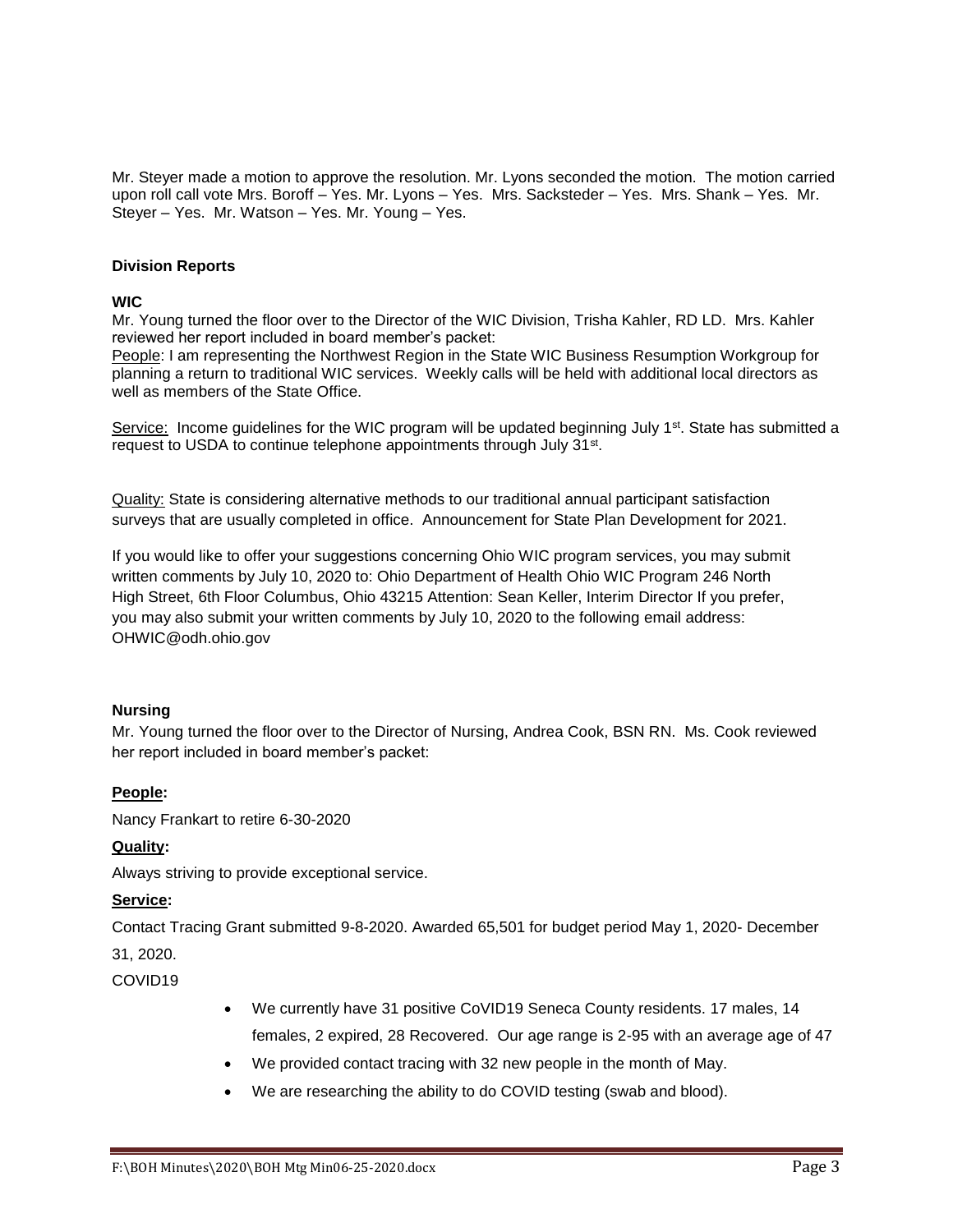Also, researching the ability to do Telehealth and bill for services.

Mrs. Sacksteder would like to know if the Health Department has stats on the amount of people tested in Seneca County. Ms. Cook stated that we don't have accurate numbers of how many county residents have been tested. Ms. Cook said the number is around 1,200 people tested but again that is an estimate. Mr. Steyer was tested through his employer, Blanchard Valley did the test. He would like to know if those results will come to Seneca County General Health District. Ms. Cook stated that if he was positive that it would be reported to the Seneca County General Health District but if you are negative we may not get that information. Mrs. Schweitzer stated that they are not required to report a negative test result to the Health Department. Mrs. Sacksteder asked if they know the percentage of how many tested was positive. Ms. Cook said we don't know that stat because we don't know the number actually tested.

# **Environmental Health**

Mr. Young turned the floor over to the Director of Environmental Health, Laura Wallrabenstein, MA RS. Mrs. Wallrabenstein reviewed her report included in board member's packet:

Mrs. Wallrabenstein presented for condemnation, properties located at:

- a. 6625 W CR 6 New Riegel, OH 44853 Owned by T. Taylor, Trustee, same address (vacant!)
- b. 4125 N CR 31 Tiffin, OH 44883 Owned by Steawart B. Sheridan, same address (vacant!)
- c. 935 N. Main St. Fostoria, OH 7 unit apt. building owned by Louis C. Arbogast 404 Burnham Dr. Fostoria, OH 44830

Mr. Young requested a motion to approve the condemnations of the properties located at 6625 W CR 6 New Riegel, OH 44853 Owned by T. Taylor, Trustee, 4125 N CR 31 Tiffin, OH 44883 Owned by Steawart B. Sheridan, and 935 N. Main St. Fostoria, OH 7 unit apt. building owned by Louis C. Arbogast. Mrs. Sacksteder made a motion to approve the condemnations of 6625 W CR 6 New Riegel, OH 44853 Owned by T. Taylor, Trustee, 4125 N CR 31 Tiffin, OH 44883 Owned by Steawart B. Sheridan, and 935 N. Main St. Fostoria, OH 7 unit apt. building owned by Louis C. Arbogast. Mr. Lyons seconded the motion. The motion carried upon roll call vote Mrs. Boroff – Yes. Mr. Lyons – Yes. Mrs. Sacksteder – Yes. Mrs. Shank – Yes. Mr. Steyer – Yes. Mr. Watson – Yes. Mr. Young – Yes.

Mrs. Wallrabenstein presented to declare a Public Health Nuisance:

a. 3718 W CR 26 Tiffin, OH Owned by GLS Leasco Inc. – PO Box 869 Warren, MI 48090- 0869

Mr. Young requested a motion to declare a Public Health Nuisance of the property located at 3718 W CR 26 Tiffin, OH Owned by GLS Leasco Inc. – PO Box 869 Warren, MI 48090-0869. Mr. Steyer made a motion to declare a Public Health Nuisance of the property located at 3718 W CR 26 Tiffin, OH Owned by GLS Leasco Inc. – PO Box 869 Warren, MI 48090-0869. Mrs. Shank seconded the motion. The motion carried upon roll call vote Mrs. Boroff – Yes. Mr. Lyons – Yes. Mrs. Sacksteder – Yes. Mrs. Shank – Yes. Mr. Steyer – Yes. Mr. Watson – Yes. Mr. Young – Yes.

Mrs. Wallrabenstein presented for rescind condemnation, property located at:

a. 253 W North St. Fostoria, OH 44830 Owned by John F. & Betty M. Smith 415 W. Foulke Ave. Findlay, OH 45840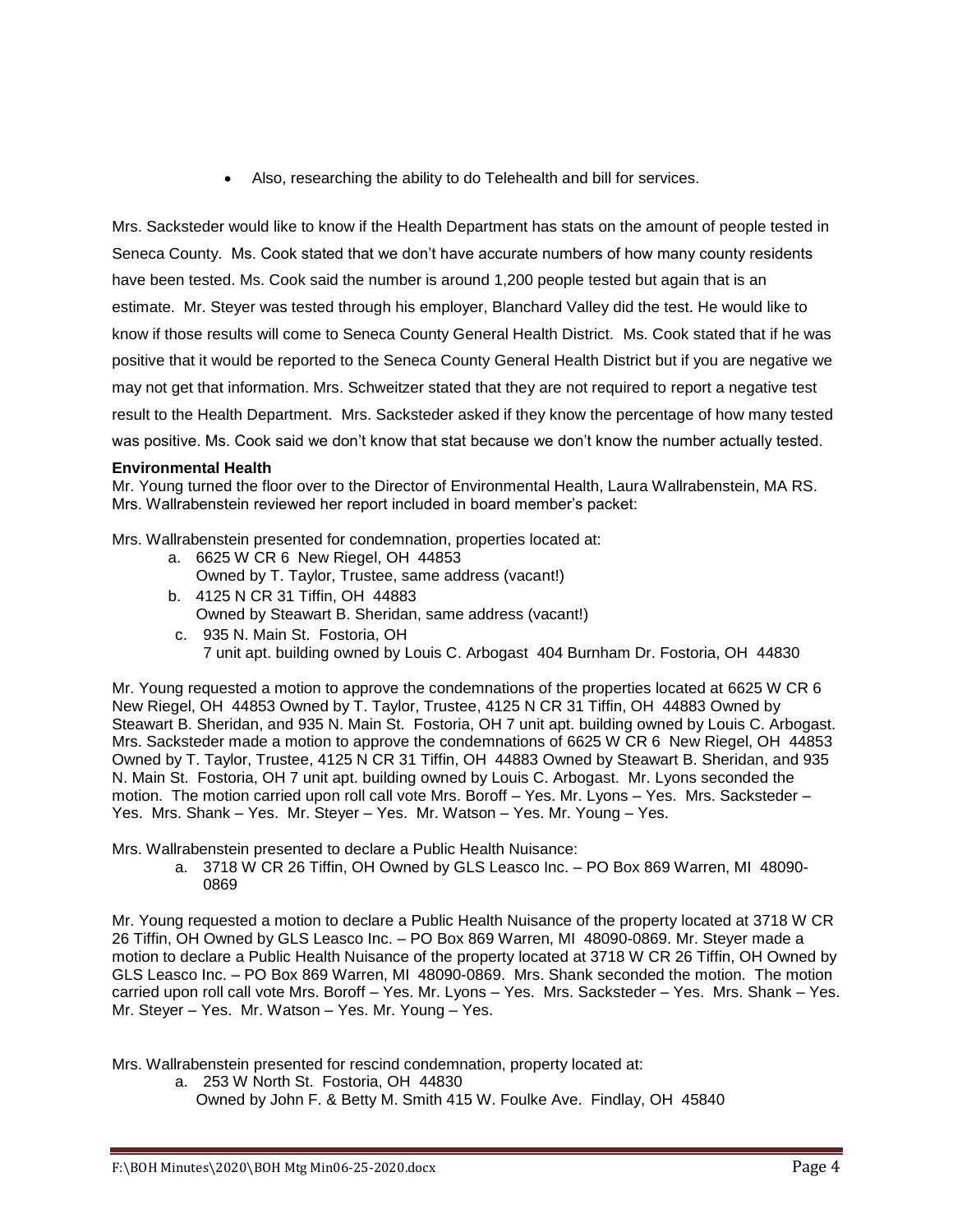Mr. Young requested a motion to rescind the condemnation of the property located at 253 W North St. Fostoria, OH 44830 Owned by John F. & Betty M. Smith 415 W. Foulke Ave. Findlay, OH 45840 Mr. Lyons made a motion to rescind the condemnation of 8196 E CR 62 Green Springs, OH. Mrs. Sacksteder seconded the motion. The motion carried upon roll call vote Mrs. Boroff – Yes. Mr. Lyons – Yes. Mrs. Sacksteder – Yes. Mrs. Shank – Yes. Mr. Steyer – Yes. Mr. Watson – Yes. Mr. Young – Yes.

## **General Update**:

**People:** The Chandelier in downtown Tiffin has been licensed.

**Service:** Housing complaints are picking up and both the prosecutor's office and the courts are beginning to take our cases again.

## **Landfill update**

Annual well sampling around the landfill is occurring on June 17 and June 24 (13 wells) – also testing surface water and sediment at the landfill.

Mrs. Schweitzer stated that our consultant out of Virginia was working on the Air quality testing that they would like to do around the middle of July.

Mr. Steyer asked if they are looking to fill the sanitarian position. Mrs. Schweitzer and Mrs. Wallrabenstein said they will look into hiring the position.

#### **Health Commissioner**

Mr. Young turned the floor over to the Health Commissioner, Beth Schweitzer, MPH.

#### **Service:**

Zoom Call with ODH about 30/30 testing project Four All AOHC Member Calls Four NW District Calls PIO Call Two AOHC Board meetings with ODH Leadership with Dr. Acton on one of them. Four ODH Calls for health departments and other healthcare and emergency partners One ODH and Local Health Districts call Four Seneca County Emergency Partners meetings Two Business Coalition Meetings Public Affairs Meeting Two Elected Official Department Heads calls

Three Homeless Shelter meetings.

## **People:**

Between Tasha Frankart from Auditor's office and Anita, employees enrolled in the Job Sharing Ohio program

## **Growth:**

Very difficult under the circumstances.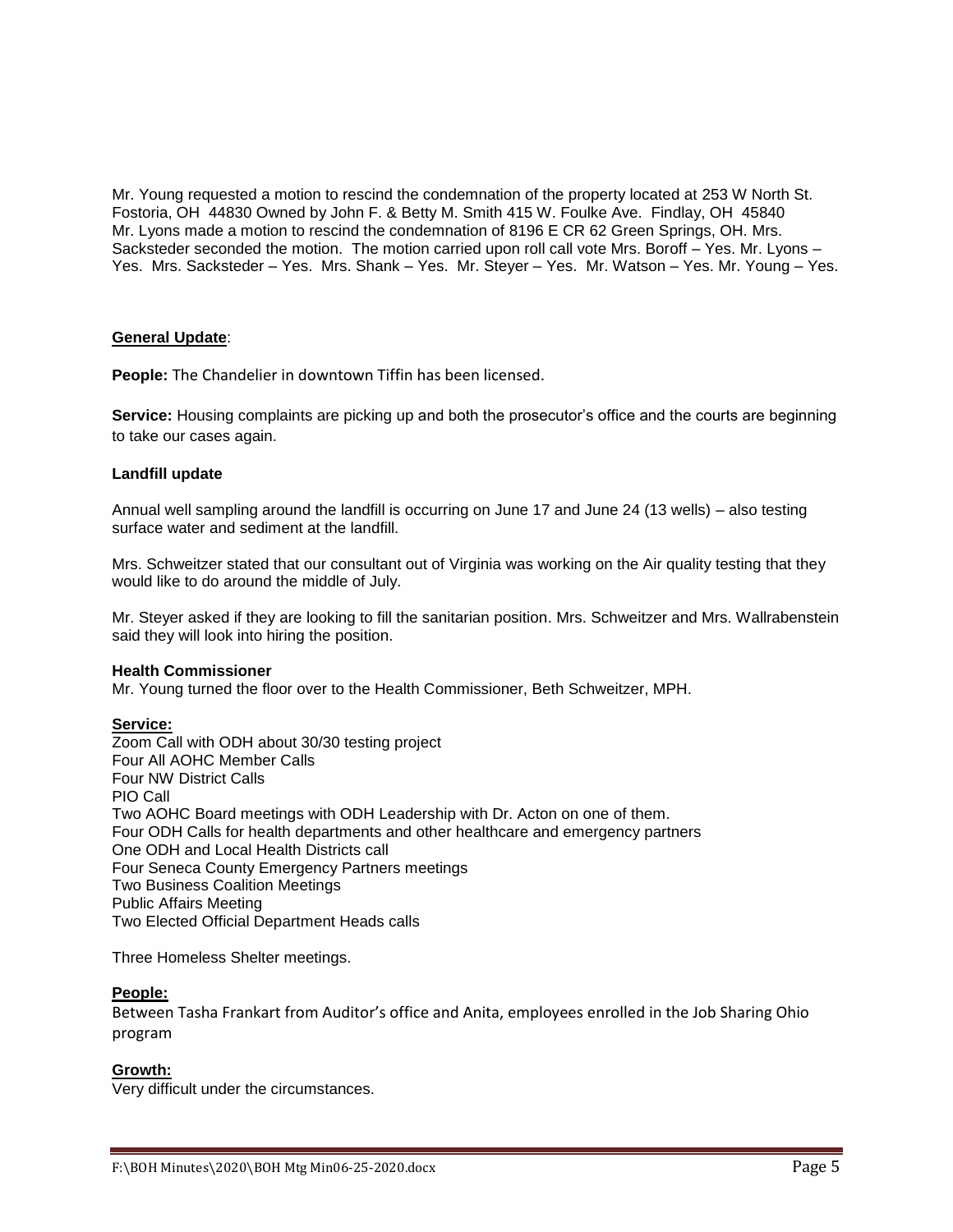# **Quality:**

Reviewing plans for athletic programs for schools. Met with Attica and Seneca County Fair Boards to discuss requirements. Two meetings with Heidelberg to discuss procedures for athletes returning to school and ability to hold fall sports games.

Worked with Attica Raceway regarding spectators

East Green discussion about activities that can be conducted there

Will be on a team with members from ODH and another health commissioner to develop alert levels to be used on a statewide basis as well as at the local level.

## **Financial:**

COVID Grant Report, Discussion with admin team about when to bring employees back full time.

## **Employee Related Actions**

a. Nancy Frankart, Registered Nurse, retirement effective 06/30/2020

Mrs. Sacksteder made a motion to approve the employee actions as presented. Mr. Lyons seconded the motion. The motion carried upon roll call vote Mrs. Boroff – Yes. Mr. Lyons – Yes. Mrs. Sacksteder – Yes. Mrs. Shank – Yes. Mr. Steyer – Yes. Mr. Watson – Yes. Mr. Young – Yes

## **Unfinished Business**

SCGHD Policy and Guidelines for Sewer Connections was discussed. No vote was taken by the Board.

Mr. Young asked to amend the motion from 5/28/2020 meeting to establish price per person for N95 Fit Test and N95 Fit Test Training at the price of \$20 per person for trained HD employees to Fit Test or to train other entities to Fit Test with the price being effective 5/21/2020.

Mrs. Sacksteder made a motion to amend the motion from 5/28/2020 meeting to establish price per person for N95 Fit Test and N95 Fit Test Training at the price of \$20 per person for trained HD employees to Fit Test or to train other entities to Fit Test with the price being effective 5/21/2020. Mr. Steyer seconded the motion. The motion carried upon roll call vote. Mrs. Boroff – Yes. Mr. Lyons – Yes. Mrs. Sacksteder – Yes. Mrs. Shank – Yes. Mr. Steyer – Yes. Mr. Watson – Yes. Mr. Young – Yes.

## **New Business**

Price changes effective 06/23/2020:

Private Pay Twinrix from \$103 to \$107 Hep B adult from \$58 to \$61 Trumemba from \$120 to \$129 Prevnar from \$192 to \$204 Menactra from \$106 to \$109 Pentacel from \$66 to \$69

Insurance Twinrix from \$164.23 to \$171.81